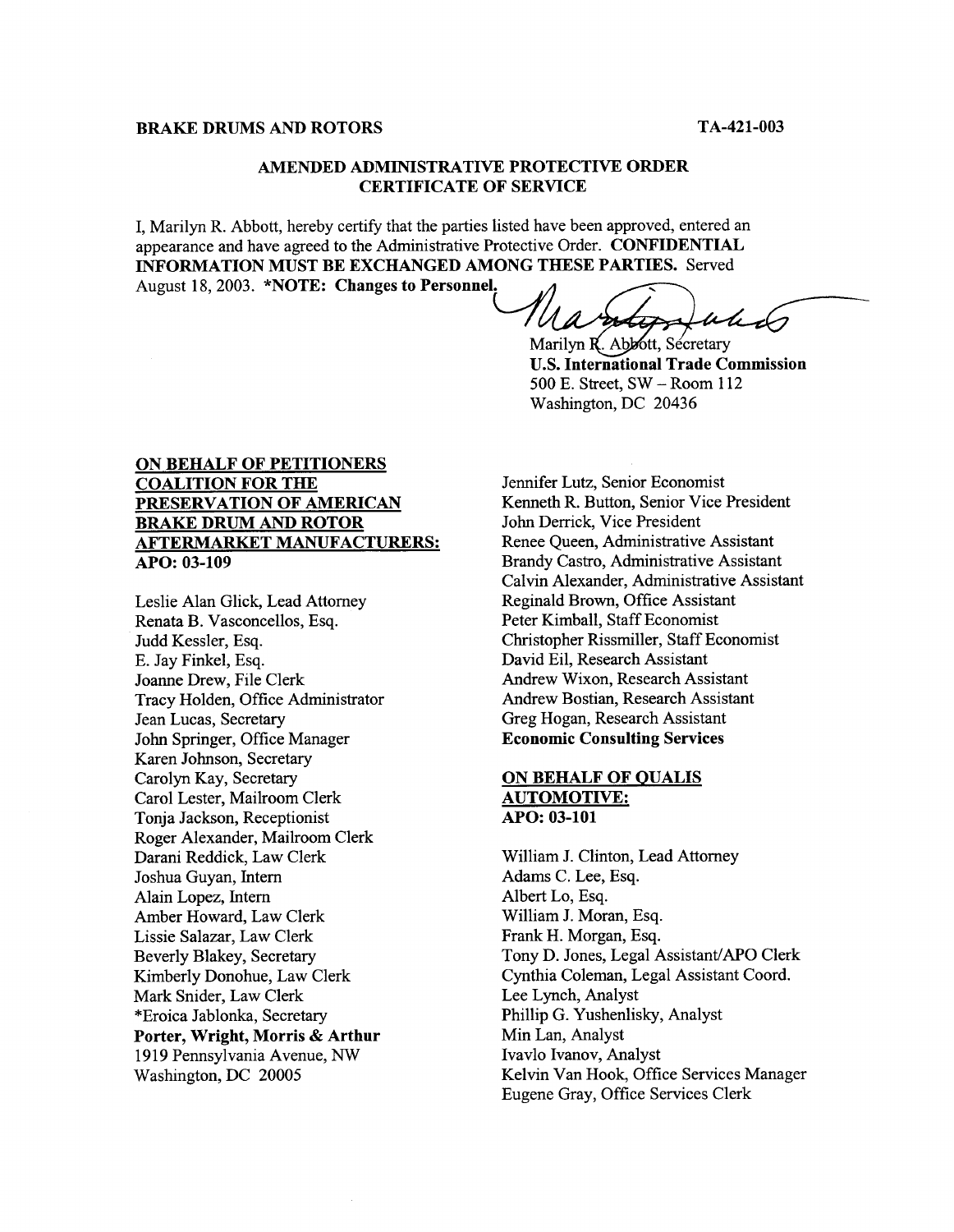# **BRAKE DRUMS** *AND* **ROTORS Amended Administrative Protective Order Certificate of Service Page Two TA-421-003**

Rory T. Wilson, Office Services Clerk Lee Morris, Office Services Clerk Melvin Butler, Office Services Clerk Timothy McCumber, Secretary Jing Shui, Secretary Mary Featherston, Secretary Robert Crawford, Secretary Angie Castro, Secretary Renee Gray, Word Processing Manager Michelle Jennings, Secretary Louise Wilkerson, Secretary Ashera Stanton, Central Files Manager Scott Morgan, Records Charles Alves, Office Services Clerk Warren Eggleston, Office Services Clerk Wang Yi, Analyst **White and Case 601** Thirteenth Street, *NW*  Suite 600 South Washington, DC 20005-3807

**ON BEHALF OF LAIZHOU LUYANG AUTOMOBILE FITTING CO., LTD., LONGKOU HAIMENG MACHINERY CO., LTD., SHANDONG JIUYANG ENTERPRISE CORPORATION, SHANDONG LAIZHOU CAPCO INDUSTRY, YANTAI IMPORTEXPORT CORP.,** *AND* **THE CHINA CHAMBER OF COMMERCE FOR IMPORT** *AND* **EXPORT OF MACHINERY &ELECTRONIC PRODUCTS. APO: 03-105** 

G. Hamilton Loeb, Lead Attorney Alexander W. Koff, Esq. Katherine L. Calderazzi, Esq. Scott M. Flicker, Esq. Carolyn Morris, Esq. Lamia Matta, Esq. Ray Rivard, Paralegal Bridgette DeHart, Paralegal Angela Buchanan, Document Clerk

Darren Hill, IT Fay Mullings, IT Tara Smith, Office Services Sonya Cleveland, Office Services Bart Pine, Office Services George Morales, Office Services Diane Freeland, Document Processor Rachel Zirkin, Document Processor Kelechi Kalu, Document Clerk Karen Chamberlain, Document Clerk Peter Horkitz, Paralegal Aaron Hill, Paralegal Mark Clark, Paralegal Patrick Togni, Summer Associate Kim Lucas, Secretary Vince Hollingsworth, Office Services Patricia Cespede, Office Services Craig Hedges, Litigation Support Chiquita Pearson, Litigation Support Wanda Gerald, Document Processor Kimberly Dettmann, Paralegal Aisha Howard, Document Clerk Ed Griffin, Summer Associate Allison Hoffman, Summer Associate Kristine Rembach, Summer Associate \*Julio Fernandez, Trade Analyst **Paul, Hastings, Janofsky** & **Walker LLP**  1299 Pennsylvania Avenue, *NW*  1 **Oth** Floor Washington, DC 20004-2400

John G. Reilly, Consultant Jesse Atkinson, Research Assistant Christopher Hitzelberger, Research Assistant **Nathan Associates, Inc.** 

# **ON BEHALF OF GENERAL MOTORS CORPORATION APO: 03-110**

Mark S. McConnell, Lead Attorney H. Deen Kaplan, Esq. Erika L. Moritsugu, Esq. Julie Eckert, Esq. Ajay Kuntamukkala, Esq. Patti Lynn Miller, Secretary Angela Grimes, Secretary Lyrae Puckett, Secretary **\*Jacob M. Kantrow, Legal Assistant Clerk**